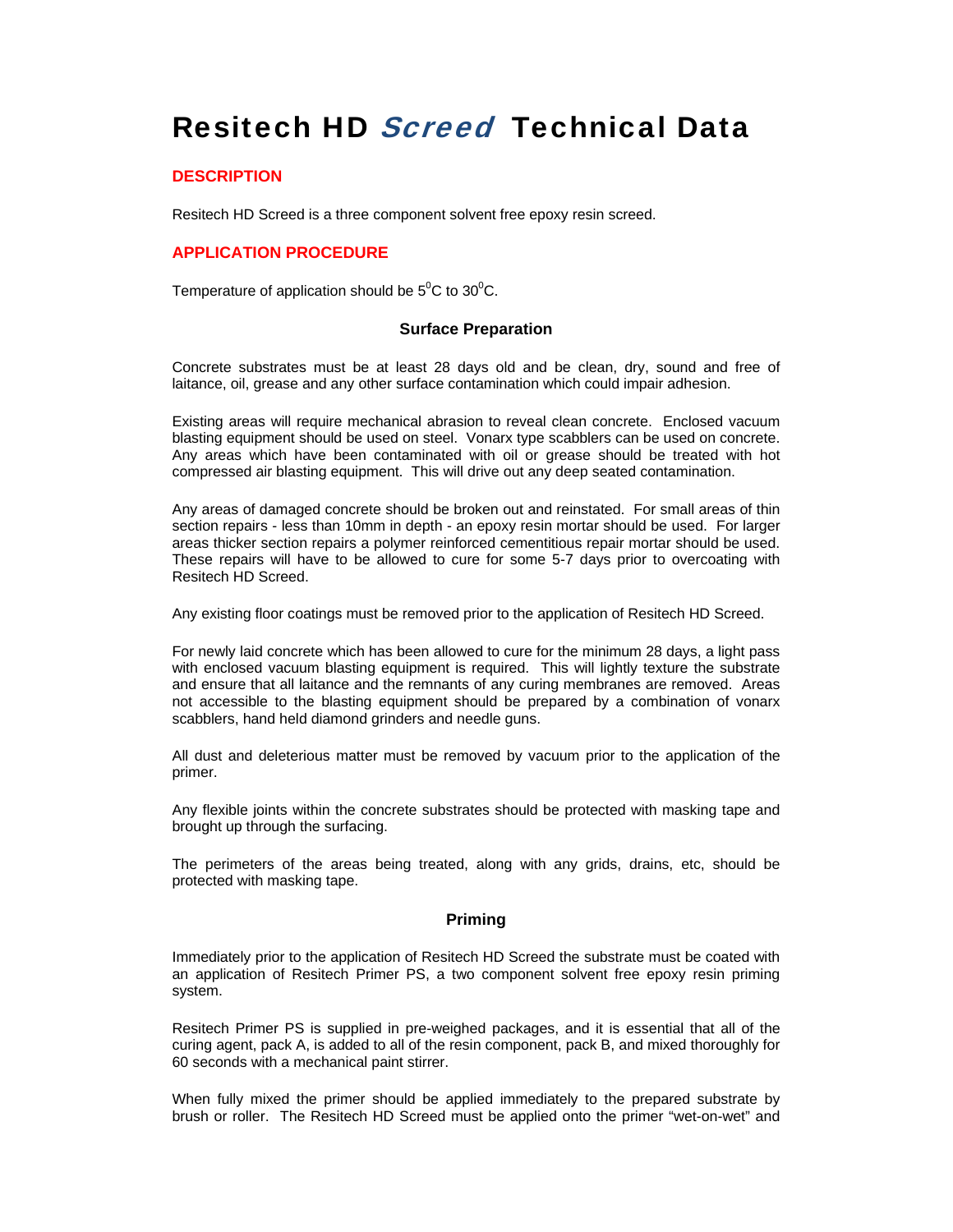must not - under any circumstances - be applied to the primer if it is allowed to cure tack-free. This will take approximately six hours at  $20^{\circ}$ C, and if allowed to happen the area will require re-priming. As a consequence, the size of area to be primed should be limited to that which can be screeded within six hours.

The coverage rate of Resitech Primer PS is dependant upon the texture and porosity of the substrate, but should fall in the range of  $4\text{-}6\text{m}^2/\text{litre}$ .

## **MIXING AND APPLICATION**

Resitech HD Screed is a three component system which is supplied in pre-weighed packages. It is essential that all of the curing agent, pack A, is added to all of the resin component, pack B, and mixed thoroughly in a forced action mixing vessel (examples include pennine, daines, mixal) for sixty seconds. The grade filler component, pack C, is then gradually added whilst mixing continues for an additional three minutes.

The fully blended system is applied in one application at the specified thickness onto the wet primer using a steel trowel in order to obtain a tight, uniform surface.

At an ambient temperature of 20°C, Resitech HD Screed may be lightly trafficked after 24 hours with 48 hours being required prior to heavier trafficking.

#### **COVERAGE & CURE**

A 28.0kg unit of Resitech HD Screed will cover approximately 2.4 $m^2$  at a thickness of 5mm.

- Pot Life  $(20^{\circ}C)$  1 hour
- Primary Cure  $(20^{\circ}$ C) 12 hours
- Full cure (chemical resistance) $(20^{\circ}C)$  7 days

Please note that cure times increase considerably at lower temperatures.

# **CHEMICAL RESISTANCE**

Resitech HD Screed exhibits excellent resistance to a wide range of chemicals, and is fully resistant to the following:

- 10% Sulphuric Acid
- 10% Hydrochloric Acid
- **Xylene**
- Methyl Ethyl Ketone
- Petrol
- 20% Sodium Hydroxide
- **Ethylene Glycol**
- **Trichlorethylene**

## **TECHNICAL PROPERTIES**

- **Tensile Strength:** (BS 2782 pt 10) 11.5N/mm<sup>2</sup>
- **Compressive Strength:** (BS 6319 pt 2) 38.0N/mm<sup>2</sup>
- **Flexural Strength:** 27.5N/mm<sup>2</sup>

#### **CLEANING**

Tools should be cleaned with a hydrocarbon solvent before the initial cure has occurred.